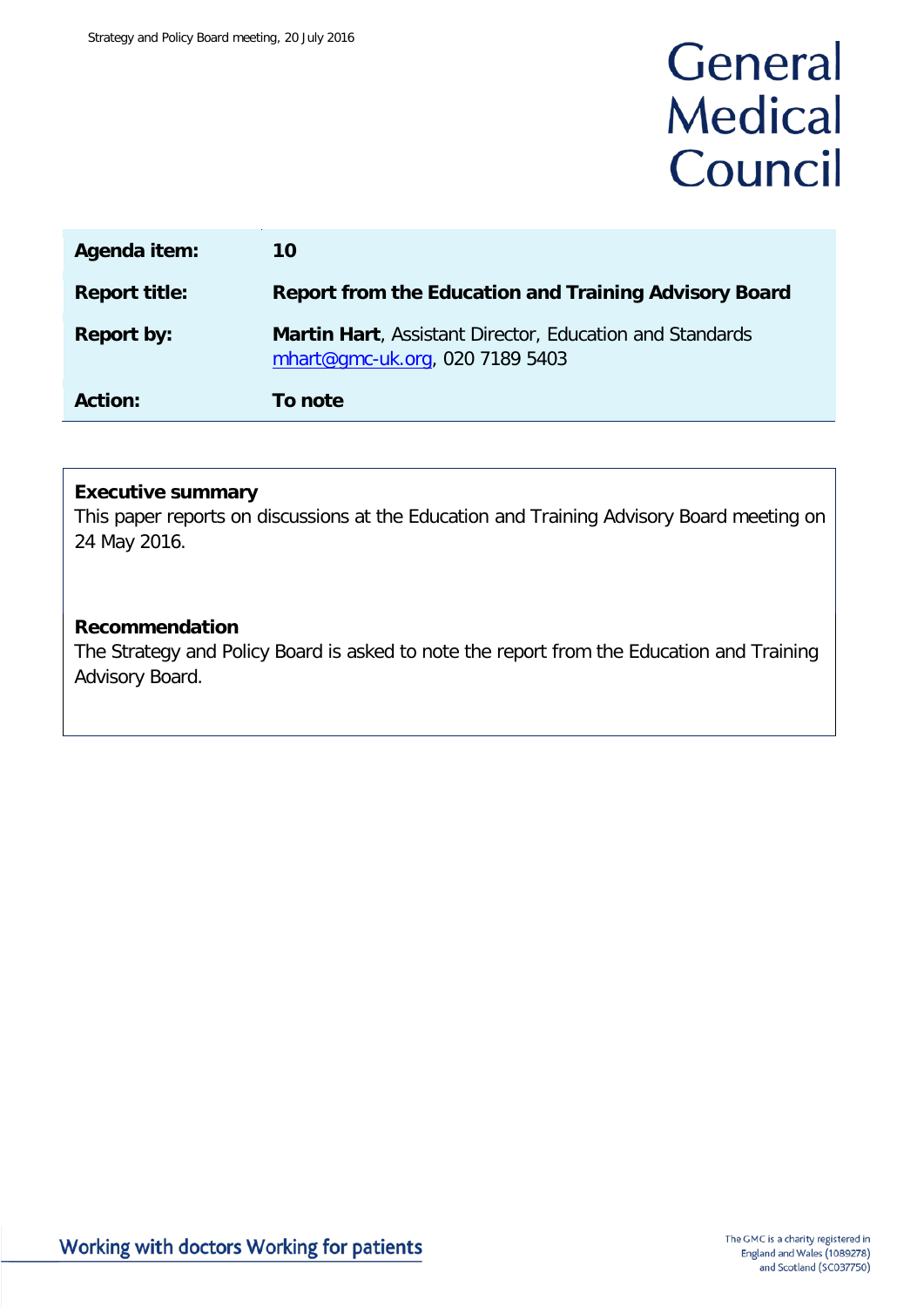## **24 May 2016 meeting**

**1** At its meeting on 24 May 2016, the Education and Training Advisory Board (ETAB) received updates and provided advice on the work areas set out below.

### **Education and Standards update**

**2** ETAB received updates and provided advice on three core pieces of guidance: cosmetic interventions guidance; student fitness to practise guidance and confidentiality guidance.

#### Cosmetic interventions guidance

- **3** ETAB welcomed the guidance and advised that:
	- **a** It was important that the new GMC guide for people who were thinking of undergoing cosmetic procedures could be easily found by internet searches.
	- **b** The guidance should be sent to the Health Select Committee.
- **4** During the discussion, ETAB noted that:
	- **a** This was the first time that the GMC had produced guidance on one specific area of practice. The guidance had been prompted by the findings of the Review of the Regulation of Cosmetic Interventions undertaken by Sir Bruce Keogh, and would come into effect on 1 June 2016.
	- **b** Doctors would need to ensure that patients fully understood the risks and expected outcomes. The doctor undertaking the procedure would be responsible for obtaining consent from the patient and would not be able to delegate this.
	- **c** The GMC considered that the guidance represented a gold standard of practice. Discussions had been held with other regulators and they would be welcome to take forward the guidance for their own professions.
	- **d** Case studies would be used to address potential issues that could arise as result of working in multi-disciplinary teams.

#### Student Fitness to Practise guidance

- **5** ETAB welcomed the guidance. During discussion, ETAB noted that:
	- **a** The Student Fitness to Practise guidance had recently been finalised and would be published on 27 May 2016. There were two separate documents; one which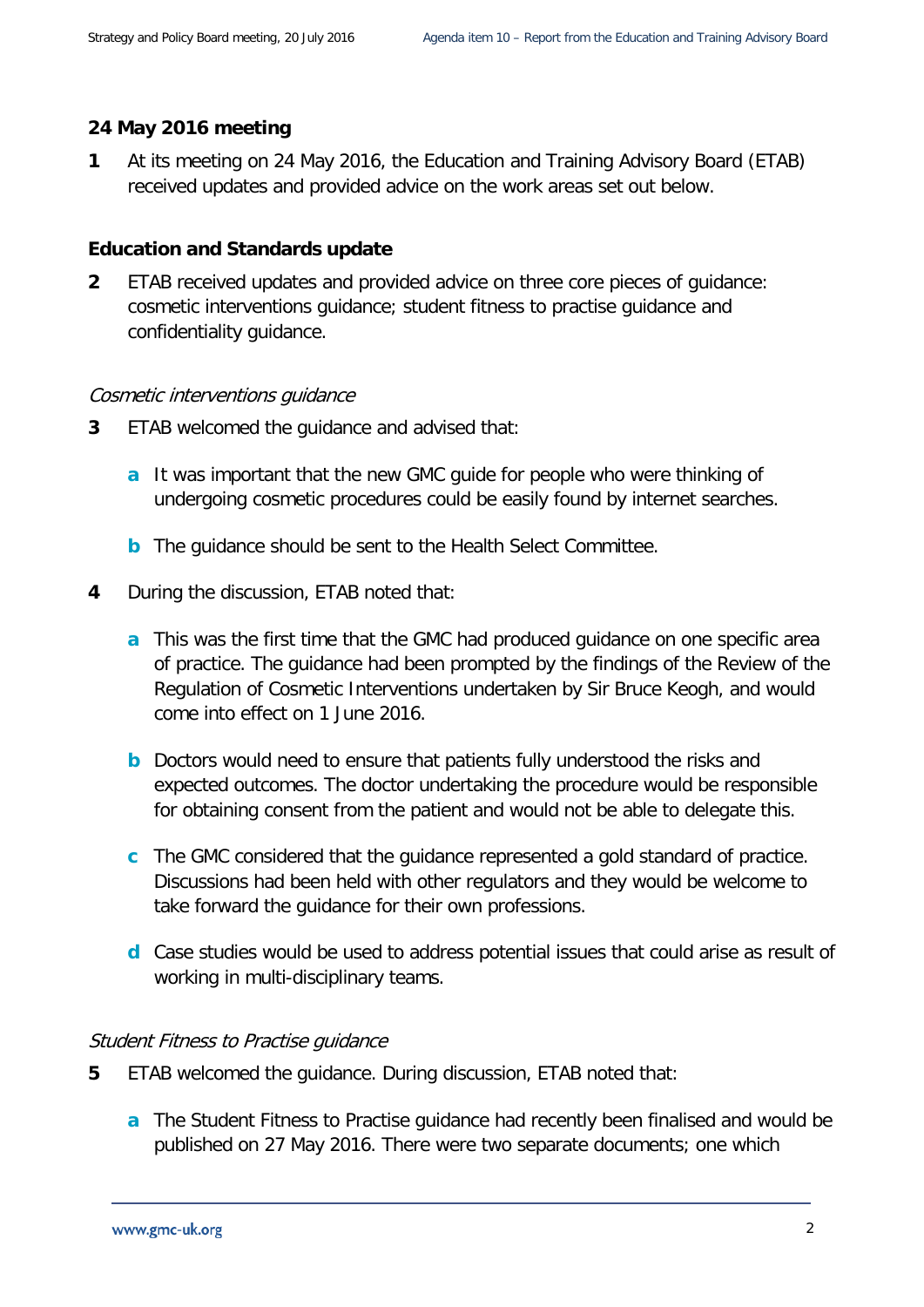contained detailed guidance for medical schools and one for medical students which was intended as an introduction to the GMC's standards.

**b** The guidance was focused on medical students but aspects of it would also be applicable to other students, such as nurses, and this would be considered as part of the communication process.

## Guidance for doctors on confidentiality

**6** During discussion, ETAB noted that the guidance was now reaching completion and a range of case studies were being developed. This would be considered at a future meeting of the Strategy and Policy Board.

# **Working in partnership to improve doctors' preparedness for end of life care**

- **7** ETAB considered an update on the continuing challenge of how prepared medical students and doctors in training feel for delivering end of life care.
- **8** During the discussion, ETAB noted that:
	- **a** The GMC was looking for opportunities to work collaboratively with its key interests over the short to medium term to help prepare medical students and doctors in training for end of life care.
	- **b** End of life care was an issue for all doctors but it was also an issue for multi-disciplinary teams, as other health professionals often played a more significant role in the provision of good end of life care.
	- **c** Preparedness for end of life was not just an issue for the medical profession but was also an issue for wider society, including for politicians. Awareness needed to be raised across the whole of society that good end of life care did not mean the preservation of life at all costs. The focus should be on providing high quality care, whether the outcome was death or life.
	- **d** Many people expressed a preference to die at home and arrangements were often put in place to allow this to happen. However, this was not always communicated to friends and relatives, as even in cases where a home death was planned, they were not always fully aware of how to react once the patient's health deteriorated.
	- **e** The most challenging circumstances were not always in palliative care, as end of life was more likely to have been accepted. It was the cases where death had not been accepted by the patient, family or both that were often the most challenging for health professionals.